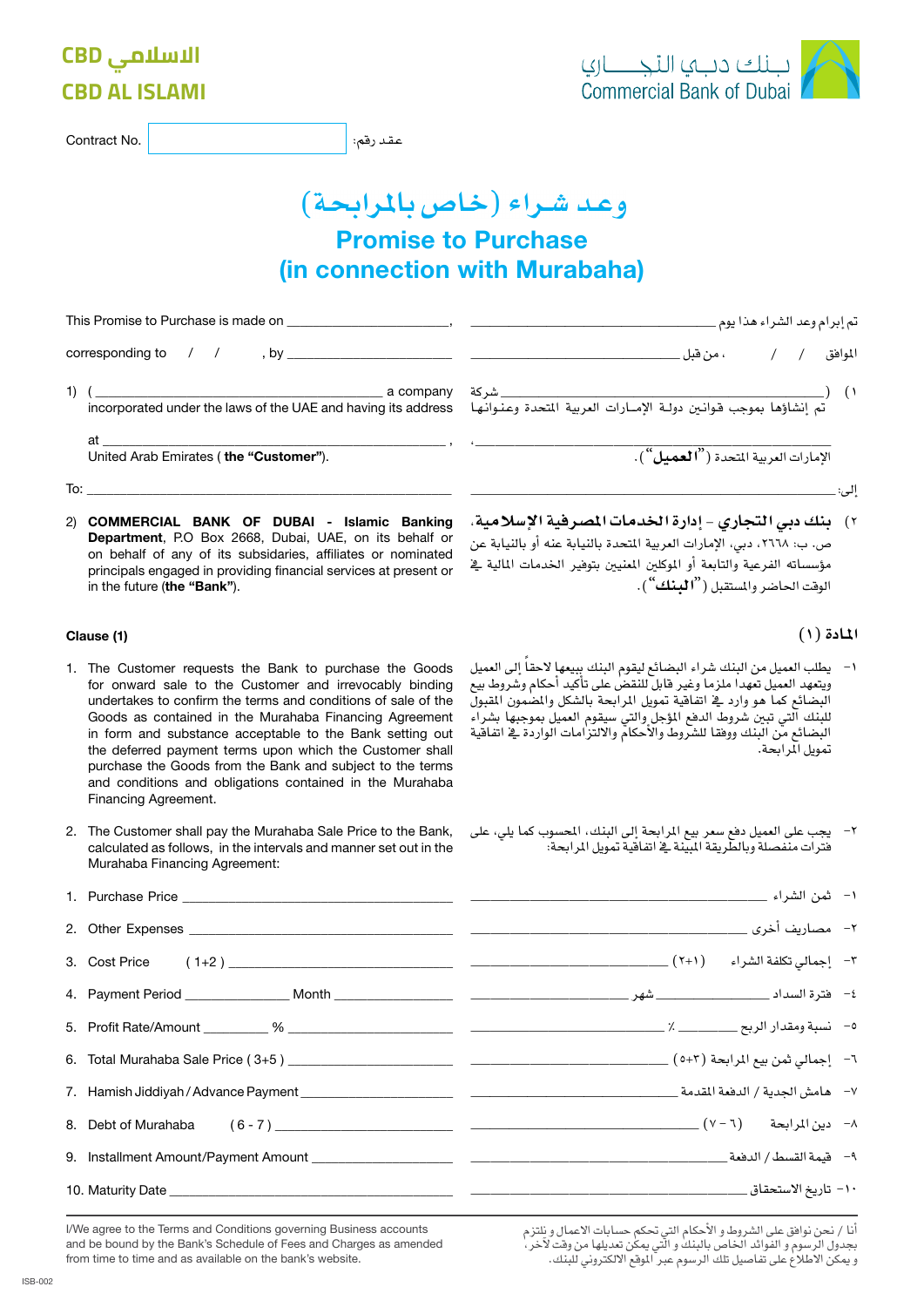# **الاسلامي CBD CBD AL ISLAMI**

| Contract No. |
|--------------|
|--------------|



### **املـادة )2(**

- -1 تعترب أي وديعة مدفوعة من قبل العميل إىل البنك أو أي من وكالئه وديعة تأمينية غير قابلة للاسترداد ("هـامـشٌ جديـة") لضّمان وعد العميل بـ�شـراء ال�سلع.
- -2 يف حال خمالفة العميل لوعد ال�شراء هذا، ف إن البنك يكون خمو ًال ببيع البضائع وبالطالبة بالتكاليف مقابل هـامـش الجديـة والخسائر الفعلية بين سعر التكلفة الحقيقي الذي تحمله البنك من خلال الاستحواذ على البضائع وصايخ إيرادات البيع التي حققها البنك بعد خصم أية تكاليف ومصروفات («الخسائر الفعلية»). التي لا تشمل الفرص البديلة ويخ حال حدوث مثل هذه المخالفة قبيل إنجاز شْراء البضائع من قبل البنك، يقوم العميل بتعويض البنك عن أي مصاريف إدارية (بما يخ دلك تكاليف عمليةٍ فسخ العقد) والتي تحملها البنك عند شراء السلع، وسيكون البنك مخولا باملطالبة مبثل هذه التكاليف مقابل هام�ش اجلدية.
- سيتم إعادة أي مبالغ متبقية من هامش الجدية، بعد الحصول على التكاليف أعلاه، إلى العميل وبالعكس فإن العميل سيكون مسؤولا عن دفع أي نقص بين هامش الجدية والخسائر الفعلية التي تكبدها البنك. إن مبلغ هامش الجدية، والذي سيتم اختصامه من ثمن الشراء ولن يتم الأخذ به عند احتساب الربح،

هو مبلغ وقدره \_\_\_\_\_\_\_\_\_\_\_\_\_\_

\_\_\_\_\_\_\_\_\_\_\_\_\_\_ درهم فقط(.

**املـادة )3(**

عند إخطار العميل خطياً من قبل البنك بأن البضائع قد تم تسليمها إلى البنك )�سواء ت�سليم فعلي أو حكمي و�سواء ب�شكل مبا�شر أو من خالل وكيل للبنك(، يتعهد العميل بشكل غير قابل للنقص بتنفيذ اتفاقية تمويل مرابحة على أساس المرابحة ً لأحكام اتفاقية والقيام ب�شراء الب�ضائع من التي ا�شرتاها البنك ل�صاحله ووفقا تمويل ألمر ابحة.

### **املـادة )4(**

لا يكون البنك ملزماً بشـراء البضائع إذا فشل العميل بالوفاء بجميع شـروط<br>نموذج الطلب أو قام بالتخلف عن أداء أي من التزاماته حسبما هو منصوص عليه هنا.

#### (2) Clause

1. Any deposit paid by the Customer to either the Bank or any of the Bank's agents shall serve as a non-refundable security deposit ("Hamish Jiddiyyah") to secure the Customer's promise to purchase the Goods.

عقد رقم:

- 2. In the event of the Customer breaching this Promise to Purchase, the Bank shall be authorised to sell the Goods and to set off against the Hamish Jiddiyyah its actual losses between the actual cost price incurred by the Bank in the acquisition of the Goods and the subsequent net sales proceeds achieved by the Bank after the deduction of any costs and expenses (the"Actual Losses"). Which does not include opportunity cost in the event of such breach occurring prior to the completion of such purchase of the Goods by the Bank, the Customer shall indemnify the Bank against any administrative expenses (including any abortive costs) incurred by the Bank towards the purchase of the Goods and the Bank shall be authorized to set off such costs against the Hamish Jiddiyyah.
- 3. Any balance monies remaining from the Hamish Jiddiyyah, subsequent to the set offs above, shall be refunded to the Customer and, conversely, the Customer shall be liable for any shortfall between the Hamish Jiddiyyah and the Bank's Actual Losses. The Hamish Jiddiyyah, which is to be deducted from the Purchase Price and shall not be considered when

calculating the profit, is AED .(only\_\_\_\_\_\_\_\_\_\_\_\_\_\_\_\_\_\_\_\_\_\_\_\_\_\_\_\_\_\_\_\_\_\_\_\_\_\_\_\_\_\_\_\_\_\_\_\_\_\_

#### (3) Clause

Upon the Customer being notified by the Bank in writing that the Goods have been delivered to the Bank (where actual or constructive delivery or whether directly or through an agent of the Bank), the Customer irrevocably undertakes to execute the Murabaha Financing Agreement on a Murabaha basis and to purchase the Goods from the Bank in the Customer's own name and in accordance with the terms of the Murabaha Financing Agreement.

#### (4) Clause

The Bank is not under any obligation to purchase the Goods if the Customer fails to fulfill all of its conditions under the Application Form or defaults on any of the Customer's obligations thereunder.

أنا / نحن نوافق على الشروط و الأحكام التي تحكم حسابات الاعمال و نلتزم<br>بجدول الرسوم و الفوائد الخاص بالبنك و التي يمكن تعديلها من وقت لآخر ، .<br>و يمكن الأطلاع على تفاصيل تلك الرسوم عبر اللوقع الالكتروني للبنك.

I/We agree to the Terms and Conditions governing Business accounts and be bound by the Bank's Schedule of Fees and Charges as amended from time to time and as available on the bank's website.